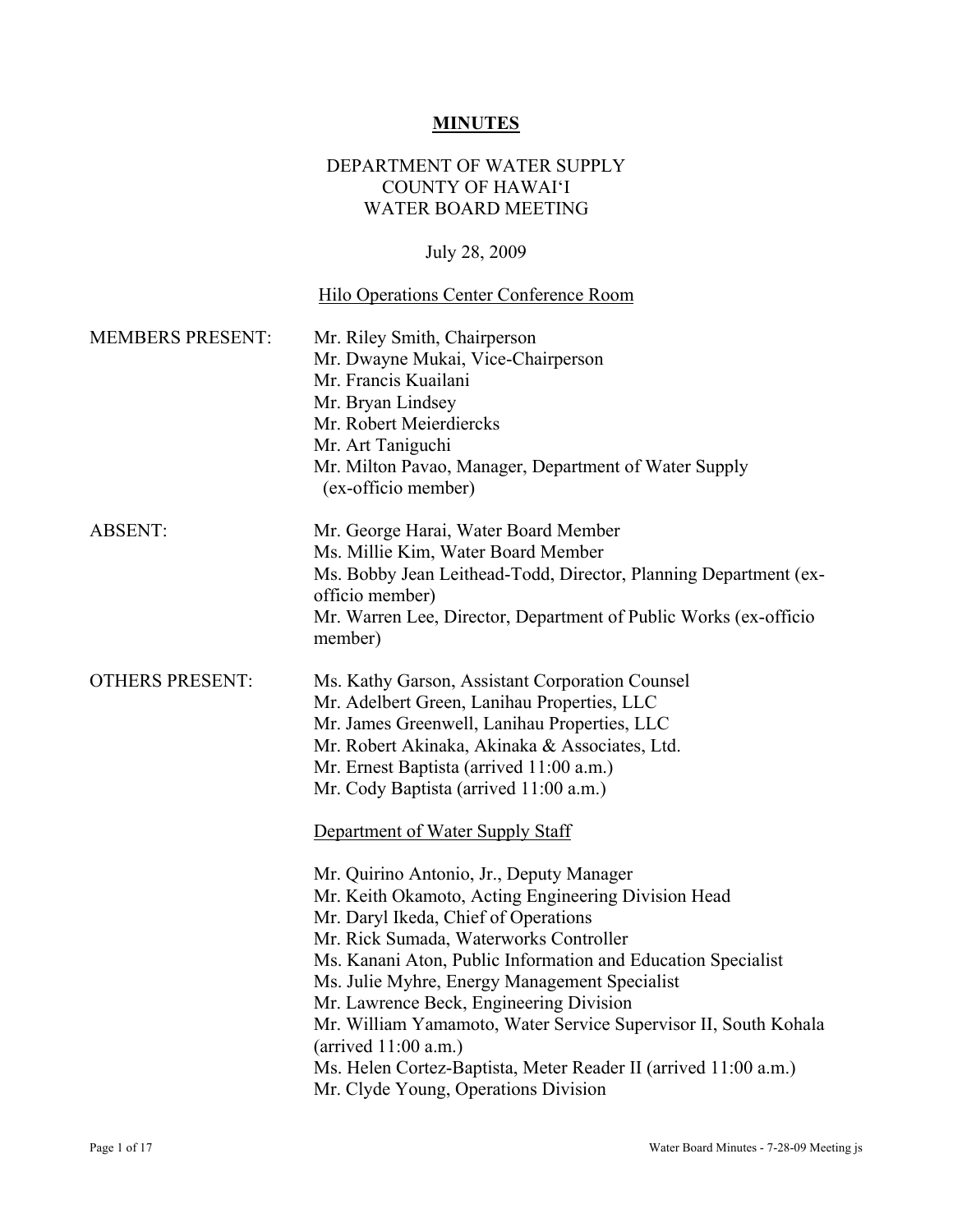### CALL TO ORDER - Chairperson Smith called the Meeting to order at 10:04 a.m.

### STATEMENTS FROM THE PUBLIC:

None.

### APPROVAL OF MINUTES:

ACTION: Chairperson Smith entertained a Motion to approve the Minutes of the June 30, 2009, Public Hearing on the Proposed Rate Change in the Power Cost Charge. Mr. Meierdiercks so moved; seconded by Mr. Kuailani and carried unanimously by voice vote.

ACTION: Chairperson Smith entertained a Motion to approve the Minutes of the June 30, 2009, regular Water Board Meeting. Mr. Kuailani so moved, seconded by Mr. Mukai and carried unanimously by voice vote.

#### APPROVAL OF ADDENDUM AND/OR SUPPLEMENTAL AGENDA:

Chairperson Smith entertained a Motion to approve the addition of Supplemental Agenda Item No. 5 (B) JOB NO. 2009-953, WAIMEA WATER TREATMENT PLANT SLUDGE REMOVAL and Item No. 6 (C), regarding JOB NO. 2003-823, CONSTRUCTION OF PALANI ROAD TRANSMISSION WATERLINE MĀMALAHOA HIGHWAY TO PALANI NO. 2 RESERVOIR.

ACTION: Mr. Meierdiercks so moved, seconded by Mr. Kuailani and carried unanimously by voice vote.

### ACTION TO MOVE AGENDA ITEMS:

Chairperson Smith noted a request to move **Item 6 (A)**, First Supplemental Well Development – Lanihau Properties, LLC, West Hawai'i Business Park, LLC, Palani Ranch Company, Inc., followed by **Item 6 (B)**, Off-Site Improvement Agreement – West Hawai'i Business Park, ahead of Item 5 (A), Job NO. 2009-955, Lālāmilo Well B Repair. He also asked to move **Item 6 (C),** Job No. 2003-823, Construction of Palani Road Transmission Waterline Māmalahoa Highway to Palani No. 2 Reservoir, to follow Item 7 (H), Referrals for Executive Session: Water Board of the County of Hawai'i v. Mark G. Jernigan, et al., Civ. No. 09-1-155K (Circuit Court of the Third Circuit State of Hawai'i).

The Board approved the changes in sequence by consensus.

### NORTH KONA:

# A. **FIRST SUPPLEMENTAL WELL DEVELOPMENT AGREEMENT – LANIHAU PROPERTIES, LLC, WEST HAWAI'I BUSINESS PARK, LLC, PALANI RANCH COMPANY, INC.:**

### *(This item was deferred at the 6/30/09 Water Board Meeting.)*

Chairperson Smith said he had a conflict of interest on Items 6 (A) and 6 (B), and asked Vice-Chairperson Mukai to act as Chairperson for the two items.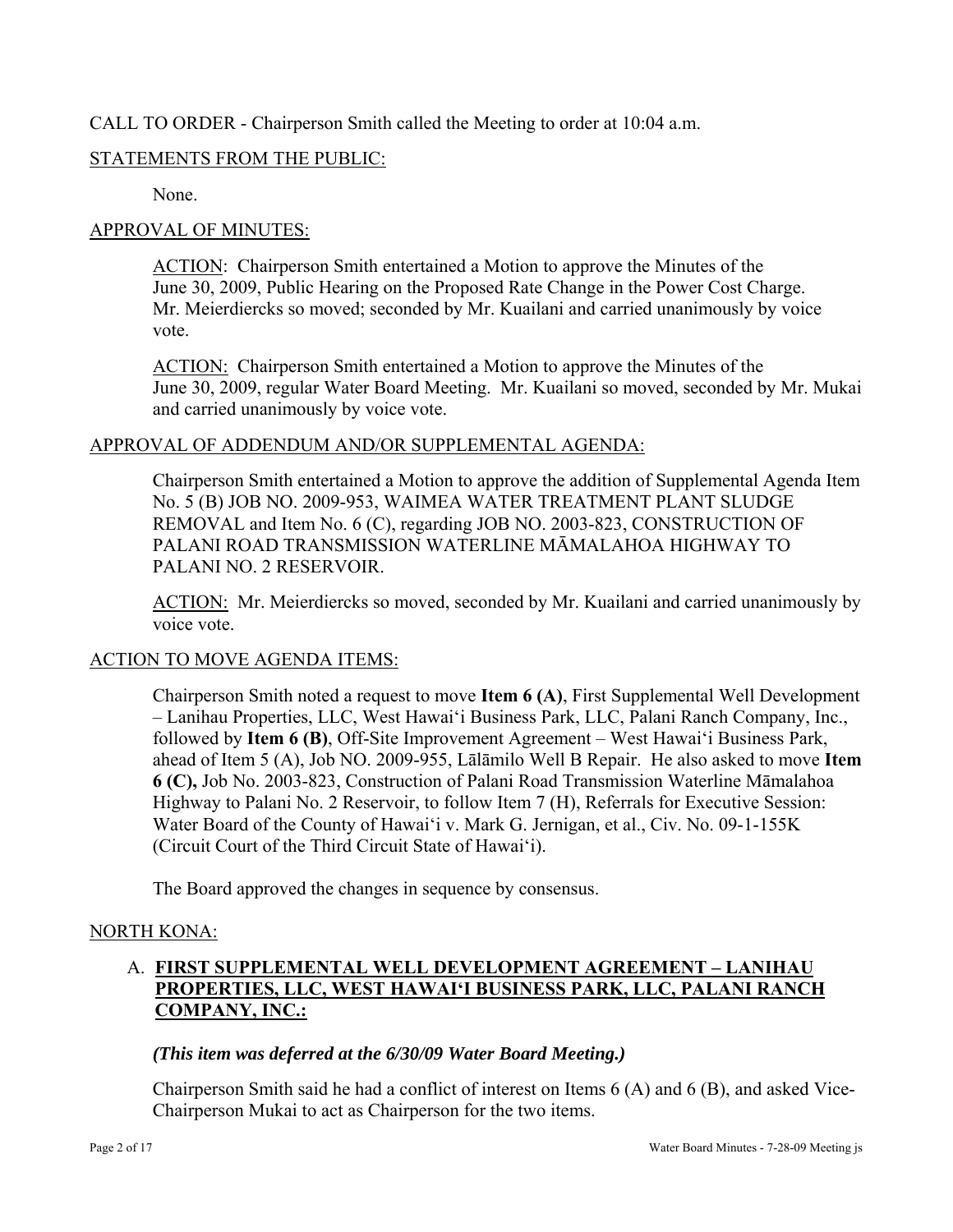Ms. Garson noted that the Chairperson's recusal should come *before* the reading of the item.

The Well Development Agreement between Lanihau Properties, LLC, West Hawai`i Business Park, LLC, Palani Ranch Company, Inc., and the Water Board was approved at the Board Meeting on June 27, 2006 and executed on August 22, 2006. Now that the well has been drilled, cased, and tested, Lanihau, West Hawai`i Business Park and Palani Ranch desire to enter into this First Supplemental Well Development Agreement which details the well capacity as well as the requirements to outfit the well and its supporting facilities to obtain the water allocations for their Honokōhau Properties. This First Supplemental Agreement also outlines the allocation of and initial assignment as well as subsequent assignment(s) of equivalent units.

The Manager recommended that the Water Board approve this First Supplemental Well Development Agreement, and authorize either the Chairperson or Vice-Chairperson to execute the Agreement subject to the review and approval of the Corporation Counsel.

MOTION: Mr. Meierdiercks moved to approve; seconded by Mr. Lindsey.

The Manager noted that DWS has been working on this agreement with Mr. Greenwell for some time. This project involves the development of a well above the intersection of Palani Road and Māmalahoa Highway, and it is a win-win situation for everyone concerned, the Manager said. DWS participated to get improvements which included the upsizing of DWS's reservoir. The Manager noted that the developer was required to put in a 500,000-gallon reservoir, and DWS was going to pay the difference to have it upsized to provide more storage for the area. DWS also requested the developer to go in with DWS to do a stainless steel casing, instead of regular casing, with DWS paying the difference between stainless steel and normal casing. The reason for the stainless steel casing is that DWS had changed its standards *after* the Department had approved the developer's plans. This was because DWS found that stainless steel casing is much more durable and longer lasting, and the quality of the water over the years is much better. The Manager noted that DWS required the developer to complete an environmental assessment, which the developer graciously did.

Mr. James Greenwell expressed appreciation to DWS for their cooperation and can-do attitude throughout the brainstorming sessions.

ACTION: Motion carried unanimously by voice vote, with one abstention (Mr. Smith).

### B. **OFF-SITE IMPROVEMENT AGREEMENT – WEST HAWAI'I BUSINESS PARK:**

### *(This item was deferred at the 6/30/09 Water Board Meeting.)*

Lanihau Properties, LLC, and West Hawai'i Business Park, LLC (WHBP) wish to enter into this "Off-Site Improvement Agreement" (Off-Site Agreement) to provide potable water to the West Hawai'i Business Park Development (WHBP Project), included in their Honokōhau Properties as described in the Well Development Agreement. This Off-Site Agreement describes the allocation of equivalent units and the water system improvements required by WHBP in order to provide potable water to the WHBP Project. The off-site improvements include but are not limited to, a 0.5-million gallon concrete reservoir and transmission mains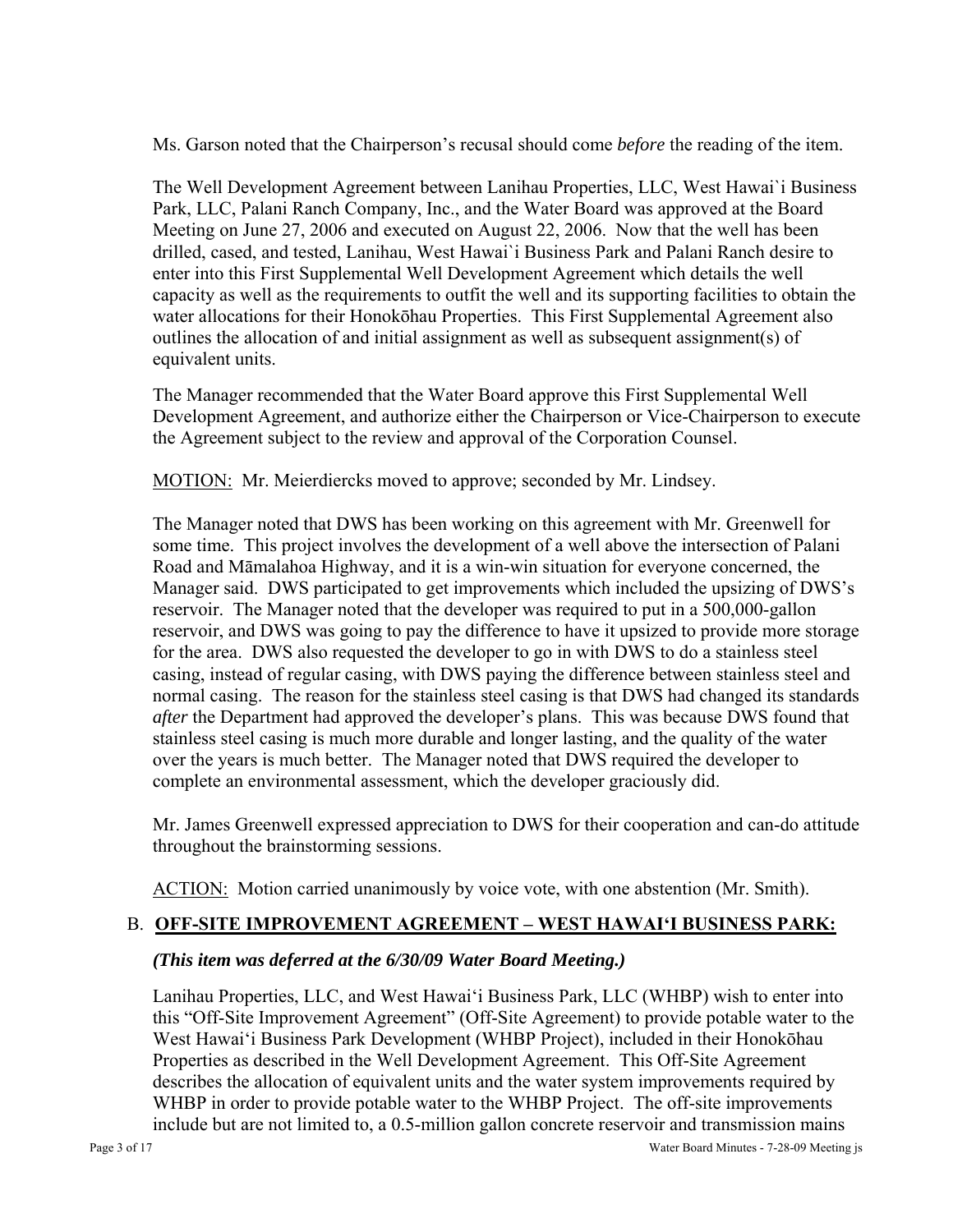adequate to service the WHBP Project. A portion of the project will be serviced by the existing water system adjacent to the WHBP Project.

Upon approval, this Off-Site Agreement is subject to the terms set forth in the Well Development Agreement and the First Supplemental Well Development Agreement.

The Manager recommended that the Water Board approve this Off-Site Improvement Agreement and authorize either the Chairperson or Vice-Chairperson to execute the Agreement subject to the review and approval of the Corporation Counsel.

MOTION: Mr. Meierdiercks moved to approve; seconded by Mr. Kuailani.

The Manager explained that this is a companion agreement to Item 6 (A).

Mr. Meierdiercks asked whether the well will happen regardless of whether the development itself goes through.

The Manager confirmed that the well will definitely happen, because the project is fully bonded and is in proper accordance with DWS standards.

ACTION: Motion carried unanimously by voice vote, with one abstention (Mr. Smith).

At this point Acting Chairperson Mukai relinquished his position, and handed back to Chairperson Smith.

#### SOUTH KOHALA:

### A. **JOB NO. 2009-955, LĀLĀMILO WELL B REPAIR:**

Bids were opened on July 9, 2009, at 2:00 p.m., and the following are the bid results:

| <b>Bidder</b>                                           | Amount       |
|---------------------------------------------------------|--------------|
| Water Resources International, Inc. (Lowest Responsible | \$179,215.60 |
| <b>Bidder</b> )                                         |              |
| Beylik Drilling & Pump Service, Inc.                    | \$227,304.00 |
| Derrick's Well Drilling & Pump Services, LLC            | \$293,804.51 |

Project Scope: This project consists of the removal and replacement of the existing oil lube line shaft pump, column pipe, inner column assembly and appurtenances of Lālāmilo Well B.

Project Cost:

| <b>Total Construction Cost:</b>                        | \$197,137.16 |
|--------------------------------------------------------|--------------|
| Construction Contingency (10%)<br>2)                   | \$17,921.56  |
| Low Bidder (Water Resources International, Inc.)<br>1) | \$179,215.60 |

Funding for this project will be from DWS's CIP Budget under Deepwell Pump Replacement. Contractor will have 180 calendar days to complete this project. The Engineering estimate was \$475,000.00.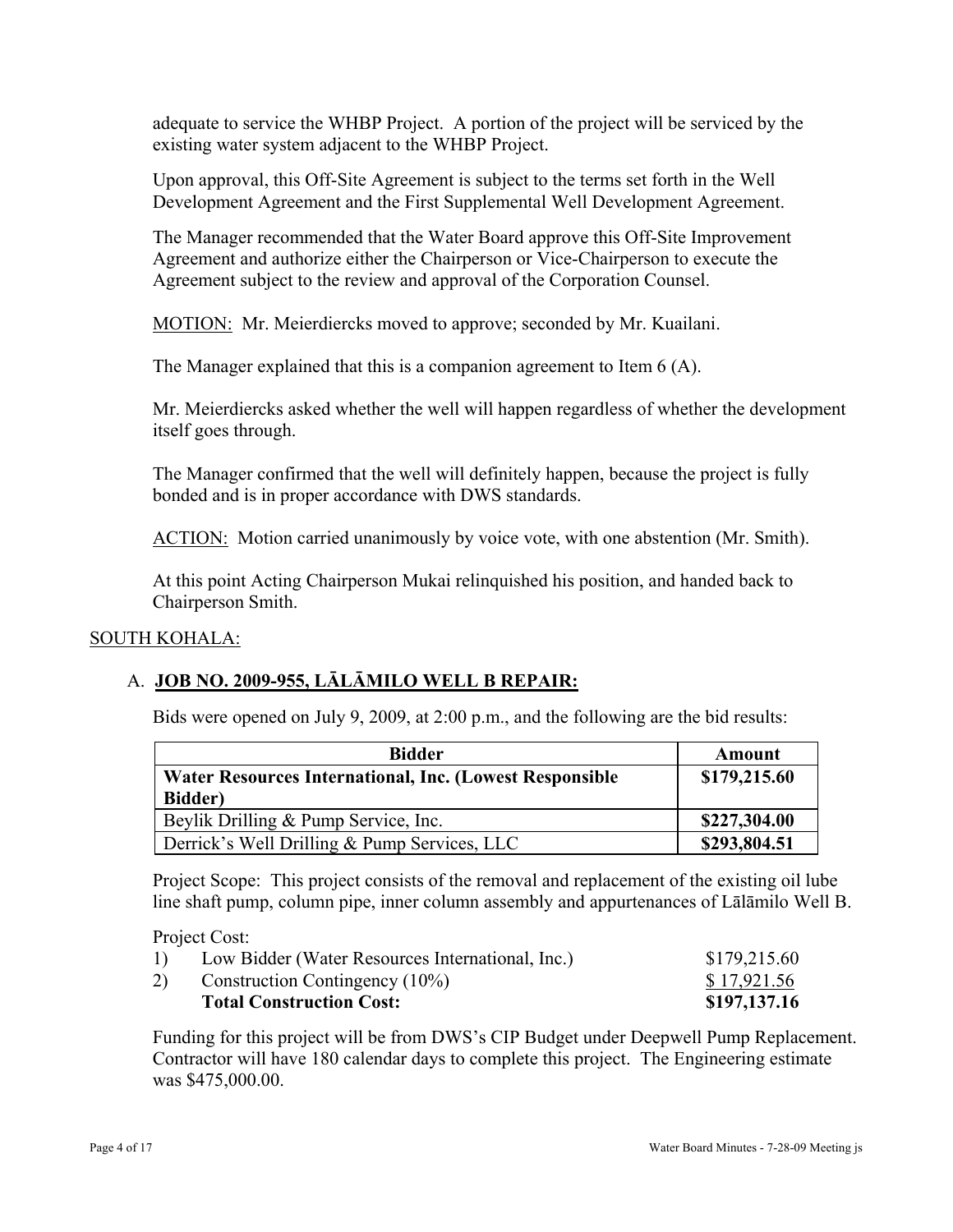The Manager recommended that the Water Board award the contract for JOB NO. 2009-955, LĀLĀMILO WELL B REPAIR, to Water Resources International, Inc. for their bid amount of \$179,215.60 plus \$17,921.56 for contingency, for a total contract amount of \$197,137.16. It is also recommended that the Board authorize either the Chairperson or the Vice-Chairperson to sign the contract, subject to review as to form and legality of the contract by Corporation Counsel.

MOTION: Mr. Mukai moved to approve; seconded by Mr. Lindsey.

The Manager explained this is a basic well repair project.

Chairperson Smith asked if the water source was operational at this time.

The Manager said no, the water source was shut down, but was part of a well field where there are eight wells. DWS always has a standby well, so that when a well shuts down, another well takes up the slack. Therefore, DWS has standby capacity in this area to serve customers. He noted that this particular well was the original well that was partially funded by the State of Hawai'i when Mauna Lani first started. All of the wells in the well field are inter-connected, he said.

Vice-Chairperson Mukai asked what would happen there if another, additional, well went down.

The Manager said in such a case, DWS would immediately issue a Conservation Notice.

ACTION: Motion carried unanimously by voice vote.

# B. **JOB NO. 2009-953, WAIMEA WATER TREATMENT PLANT SLUDGE REMOVAL:**

At the May 26, 2009, Water Board meeting, the Water Board awarded the contract for JOB NO. 2009-953, WAIMEA WATER TREATMENT PLANT SLUDGE REMOVAL to Sweet Water Too, Inc. at the contract price of \$53,437.20. Since the award of the contract, Sweet Water Too, Inc. was notified by the Waste Water Treatment Plant in Waimea that had been accepting the sludge, that they would no longer accept the sludge from DWS's Waimea Water Treatment Plant. Sweet Water Too, Inc. then tried unsuccessfully to find another disposal site for the sludge.

Due to the circumstances stated above, Sweet Water Too, Inc. has requested to withdraw their bid since they are unable to find a location to dispose of the sludge from DWS's Waimea Water Treatment Plant.

The Department recommended that the request to withdraw the award of the contract to Sweet Water Too, Inc. be accepted and the contract for JOB NO. 2009-953, WAIMEA WATER TREATMENT PLANT SLUDGE REMOVAL, be awarded to the next lowest bidder, Bob's Sweetwater Pumping Service, at the contract price of \$91,920.00.

The scope of the project consists of the periodic removal and disposal of sludge from the sludge basin at the Waimea Water Treatment Plant, for a period not to exceed one year.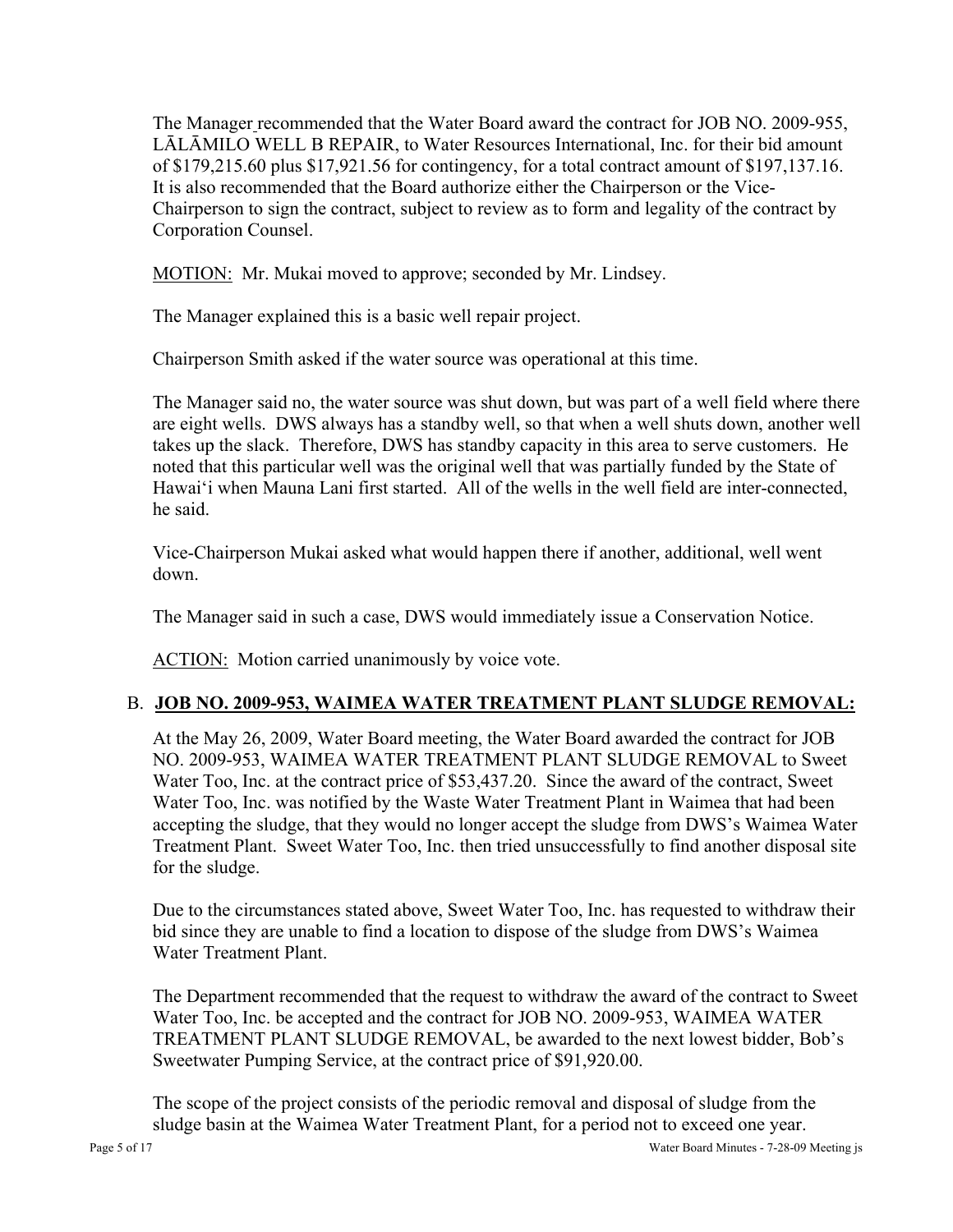The Manager recommended that the Board accept the withdrawal of the award of the contract for JOB NO. 2009-953, WAIMEA WATER TREATMENT PLANT SLUDGE REMOVAL from Sweet Water Too, Inc., and award it to Bob's Sweetwater Pumping Service, for their bid amount of \$91,920.00, and that either the Chairperson or the Vice-Chairperson be authorized to sign the contract, subject to review as to form and legality of the contract by Corporation Counsel.

The Board was provided with additional information distributed as a Supplemental Agenda **Item** 

MOTION: Mr. Meierdiercks moved to approve; seconded by Mr. Mukai.

The Manager explained that after DWS awarded the contract, the Department got a letter (attached to the Supplemental Agenda) from the contractor, who reported that he could not fulfill the contract because he had no place to dispose of the sludge. The contractor asked DWS to allow them to do alternative ways of disposing of the sludge. However, DWS declined because this was not part of the original contract documents. Consequently, the contractor had no choice but to ask DWS to cancel the award. The recommendation is asking the Board to cancel the award, and to award the contract to the next bidder. DWS realizes that the difference is approximately \$40,000, but DWS cannot force the contractor to do something after they told DWS they cannot do it.

The Manager explained about the bid bond that the contractor is required to post. If a contractor cannot do the job after an award and they withdraw, the contractor loses the bid bond. The bid bond is what the contractor puts up when they post the bidding documents; it is 5 percent of the bid price. (In this case, it is approximately \$2,600.) The contractor loses the bid bond because he cannot fulfill the contract.

Vice-Chairperson Mukai asked whether the bonding company could be forced to complete the job.

Chairperson Smith said no, this is a **bid bond,** not a performance bond. With capital improvement projects, the contractor has to put up a performance bond when he signs the contract. However, the contractor in this case has not signed a contract yet; he only provided a bid.

The Manager cited the Wailoa Bridge contract as a case when a performance bond kicked in. In that case, the performance bond company had to do the job, because the contract was executed. In the current case, the contract was only awarded; it was not executed. The contractor in this case had not signed a contract.

Mr. Ikeda noted that DWS is doing a sludge drying bed project, and once that project is completed late this year or early next year, there will no longer be a need to haul sludge. Therefore, it might not come to a \$40,000 difference in price.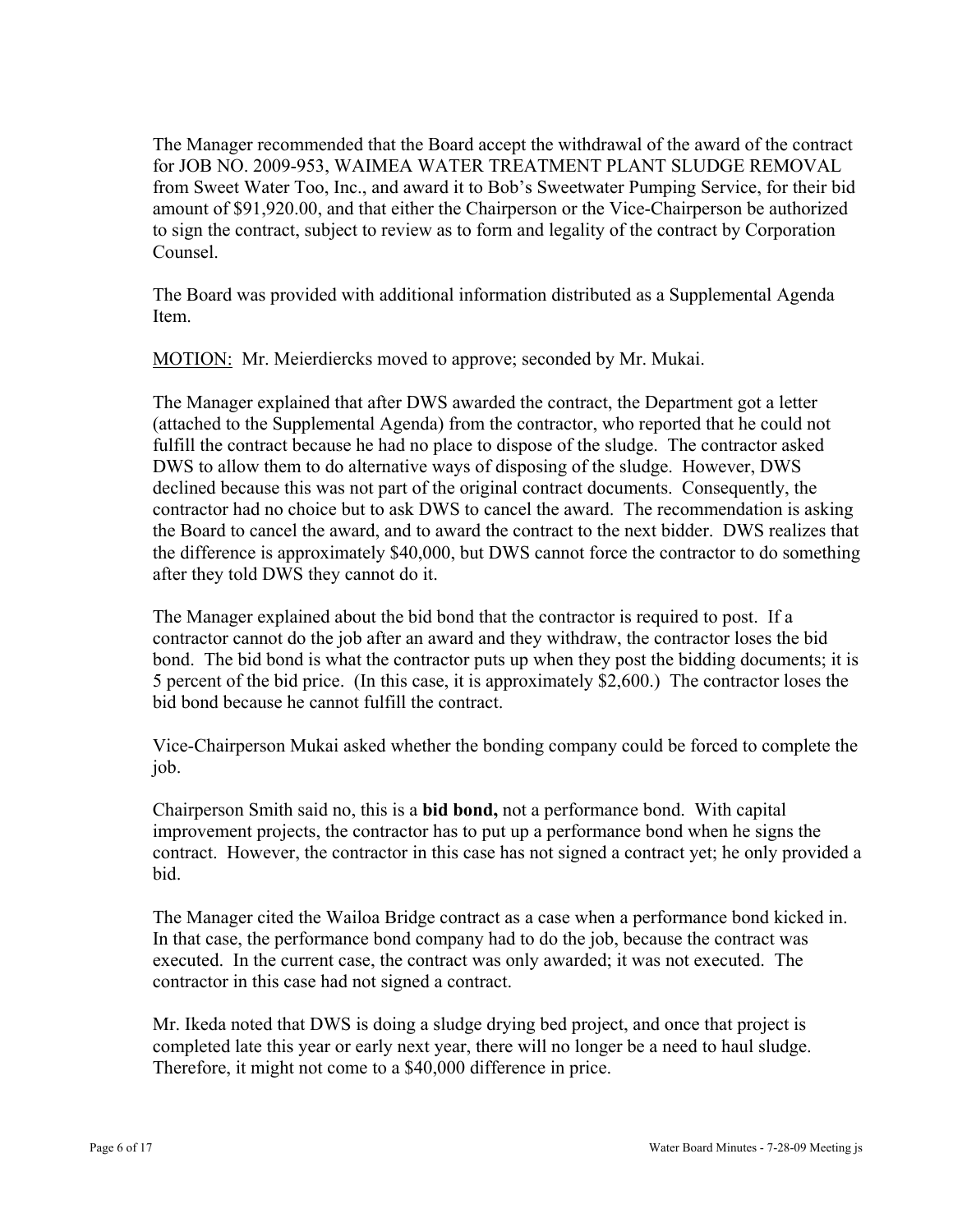The Manager noted that the bid bond was not an arbitrary thing; it is stipulated in the Hawai'i Revised Statutes.

Chairperson Smith noted that in this case, there were two people bidding on taking the same sludge from the same location, delivering the sludge to the same treatment plant. One person who has the low bid is told that he is no longer allowed to dispose of the sludge there, while the other person who has a bid twice as high is still allowed to dispose of the sludge in the same place. He acknowledged that DWS has to follow procurement laws, but it does not seem right. The Department, he believes, does not have an option here: it has to pull the bid bond and hold onto it. However, DWS needs to scrutinize the successful bidder and make sure there is documentation in the files that confirms that he has a legal right to dispose of the sludge at that facility.

The Manager said that when you read the letter from the low bidder, you know that something is going on. However, the only legal thing that DWS can do is to follow the procurement code.

Chairperson Smith said it would be very helpful to have a letter or some other documentation from the owner of the facility to show that he is authorizing that sludge can be disposed of there, to alleviate any confusion that may arise later if there is a problem.

ACTION: Motion carried unanimously by voice vote.

### NORTH KONA:

- A. **FIRST SUPPLEMENTAL WELL DEVELOPMENT AGREEMENT LANIHAU PROPERTIES, LLC, WEST HAWAI'I BUSINESS PARK, LLC, PALANI RANCH COMPANY, INC.:** (Moved to the top of the Agenda earlier)
- B. **OFF-SITE IMPROVEMENT AGREEMENT WEST HAWAI'I BUSINESS PARK:**  (Moved to the top of the Agenda earlier)

### C. **JOB NO. 2003-823, CONSTRUCTION OF PALANI ROAD TRANSMISSION WATERLINE MĀMALAHOA HIGHWAY TO PALANI NO. 2 RESERVOIR:**

(Moved earlier to follow Item 7 (H at Chairperson's request.)

### MISCELLANEOUS:

# A. **ENERGY PERFORMANCE PROJECT:**

Ms. Myhre reported on two ongoing projects involving energy efficiency improvements:

- Energy performance contract: Ms. Myhre is working to hire a consultant, and is currently writing a scope of the position. She expects to hire the consultant by early 2010.
- Lālāmilo Wind Farm agreement between DWS and the State Department of Land and Natural Resources (DLNR): Ms. Myhre provided a handout on the history of the wind farm, beginning in 1984 with an agreement between DWS and a third party,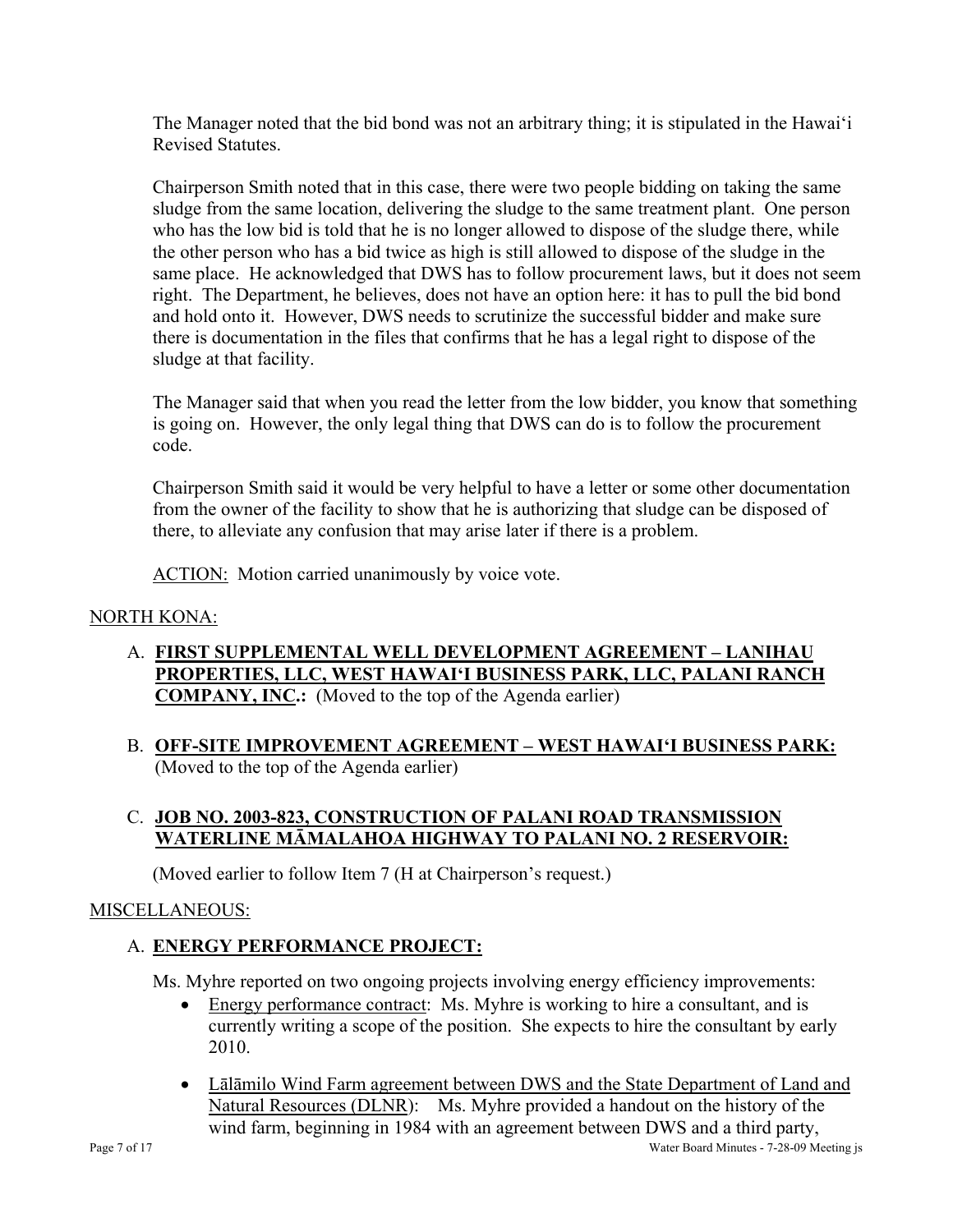involving 2.3 MW of power at a 20% discount rate. In that year, DWS and DLNR entered a land lease at the Lālāmilo site which expires in December 2010. In 1987 a third party sold the wind farm to HELCO, and in 1995, a road facilities maintenance fund was established in lieu of a discount. In 1999, proceeds from excess energy were to be split among DWS, HELCO and DLNR under an agreement which terminates in 2035. The expiration of the lease in December 2010 is spurring discussion on what DWS should seek to gain regarding the wind farm, especially vis a vis HELCO's plans to re-energize the wind farm, which has deteriorated over the years. The wind farm currently is not generating any significant amounts of power, Ms. Myhre noted. DWS is looking into how the Department can benefit from the potential reduced energy costs from a re-energized HELCO wind farm. Over the next several months, DWS will be meeting with HELCO officials to determine what each side wants. She noted that she and Mr. Young have met with HELCO operations staff recently, and the Manager will meet next Monday (August 3) with HELCO president Jay Ignacio. These discussions will be part of DWS's efforts to develop a plan to present to DLNR when negotiating an extension of DWS's current land lease.

A discussion ensued on various parties approaching DWS to pursue alternative energy sources.

The Manager said that while DWS is always interested in alternative energy, as a government entity, DWS must follow state procurement code. To make use of a third party situation, DWS must go out with a full-on Request for Proposals (RFP), in compliance with procurement code. DWS has not taken the step to find out if the parties wanting DWS to pursue alternative energy are sincere enough to justify DWS going to the expense of an RFP. The Manager said that while Ms. Myhre made the Lālāmilo wind farm/land lease arrangement sound simple, in fact it was considerably more complicated. The reason is that DWS is dealing with the state (DLNR), which may want other people to bid on the land lease, and the state will want the best price. DLNR may not necessarily agree to extend the lease to DWS. Meanwhile, there is the issue of DWS sub-leasing the land to HELCO, and the issue of buying power back from HELCO (and at what rate), he noted. There are many variables in the mix that DWS still needs to resolve, he said.

Chairperson Smith noted that the Board had visited the wind farm a year or so ago, and it resembled a bone yard, with turbine parts strewn around. He characterized the arrangement for DWS as a "sandwich lease," where DWS was leasing state land from DLNR, and had a third-party agreement that allowed someone else (not HELCO originally) to do the wind farm. Eventually, HELCO ended up owning the wind farm. He noted that because it was on state land, the third party was able to negotiate an agreement with DWS, because DWS is a government agency. Now DWS has a current lease with DLNR, and DWS is pursuing a possible venture with HELCO to use the site. HELCO owns the assets, i.e., the wind turbines on the site. HELCO is envisioning retro-fitting by putting in new technology to feed power into the grid. Right now, DWS's agreement with HELCO runs to 2035. He noted that typically when someone does a wind project, they want to look at an asset-ownership horizon of 50 years. HELCO is looking at the year 2060 or thereabouts to depreciate and amortize their investment. The Chairperson said that it was important to understand all of the hurdles involved, especially because it is on state land. DWS needs to do an Environmental Impact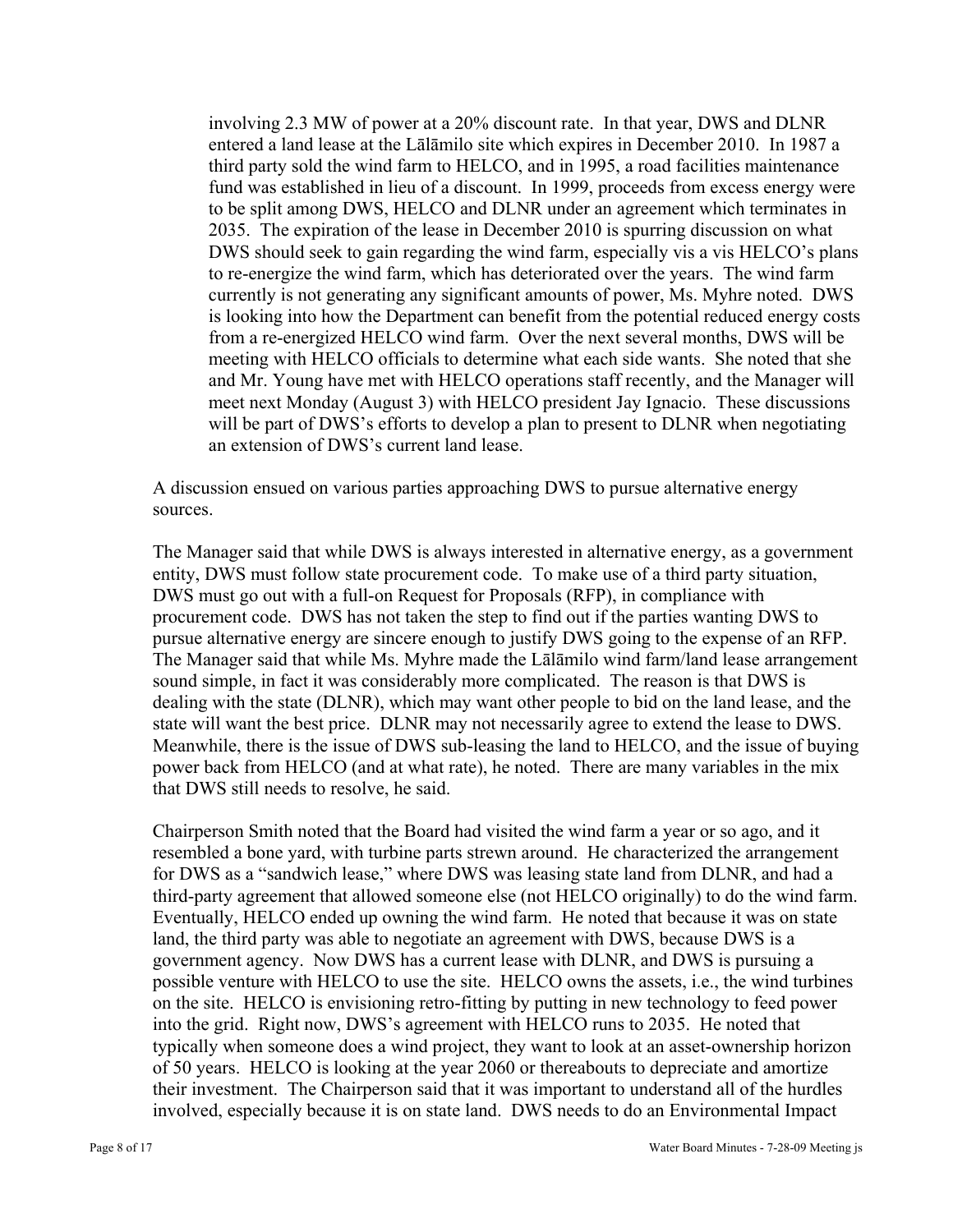Statement, and DWS needs to be very cautious so as not to enter into a sole source agreement with HELCO, because they are a private business.

The Manager said he shared the same concerns. In this instance, DWS already has a lease, with an option to extend. DWS has a current agreement with HELCO that was approved many years ago; that is the only reason that DWS is allowed to keep talking with HELCO. The lease with DLNR gives DWS an option to extend the land lease, and meanwhile DWS has its current agreement with HELCO. If DWS does not take the option to extend the lease with DLNR, DWS theoretically would have to exit the agreement it currently has with HELCO. It is a very complicated situation; if it were not for these existing agreements, DWS could not do what it is doing, he said.

Ms. Myhre observed that the land lease can be extended another 29 years; not 50 years.

The Manager said DWS is very interested to see what HELCO proposes and what kind of discounts DWS can obtain. A while back, DWS was told that HELCO cannot legally give DWS a discount on electrical usage. Instead, HELCO set up a road maintenance fund so that DWS could enjoy some kind of discount. Under this arrangement, money was coming into the fund for DWS

Chairperson Smith said that DWS really has a "sandwich lease" here. DWS pays approximately \$6,000 a year to DLNR to lease the land, but the Manager questioned whether this was consistent with DWS's core mission, which is to be in the water business. He questioned whether it was in keeping with DWS's mission to have a sandwich lease with DLNR to allow a private utility company to do a wind farm. He worried about the liability exposure to DWS, with 80 wind turbines on the land using lubricants and other diesel products. If something were to happen to that land, DWS would be sandwiched in between, and the exposure would lie with DWS. If DWS extends the lease, the Department should get a Phase I ESA (Environmental Site Assessment) to make sure the land is clean and to ensure DWS has no exposure going forward. He repeated that DWS's core mission is to provide water to its customers; and if DWS's entire benefit out of the deal with HELCO is the maintenance of the two-mile long road from Puakō, then it may be time to rethink whether the deal is worth it for DWS.

The Manager said he entirely agreed; he did not think DWS should have gotten into this situation in the first place. Under the circumstances, DWS is stuck with it. The Manager noted that DWS had spent part of the road maintenance fund to do an ordnance survey because ordnance had been discovered on the land a while back. If DWS cannot come to terms with DLNR, DWS will not enter into this kind of situation again. If DWS does enter into a thirdparty situation again, DWS will find the land itself and will only buy power. The Department will not get into the land business, because that is not in keeping with DWS's mission, he said.

The Chairperson clarified that it is a "sandwich lease" because the lease is between DWS and DLNR, but there is someone else (HELCO) in there sub-leasing from DWS.

The Manager said that the reason DWS originally went into the lease was because DWS was being offered a 20 percent discount on electrical power from the third-party provider. In the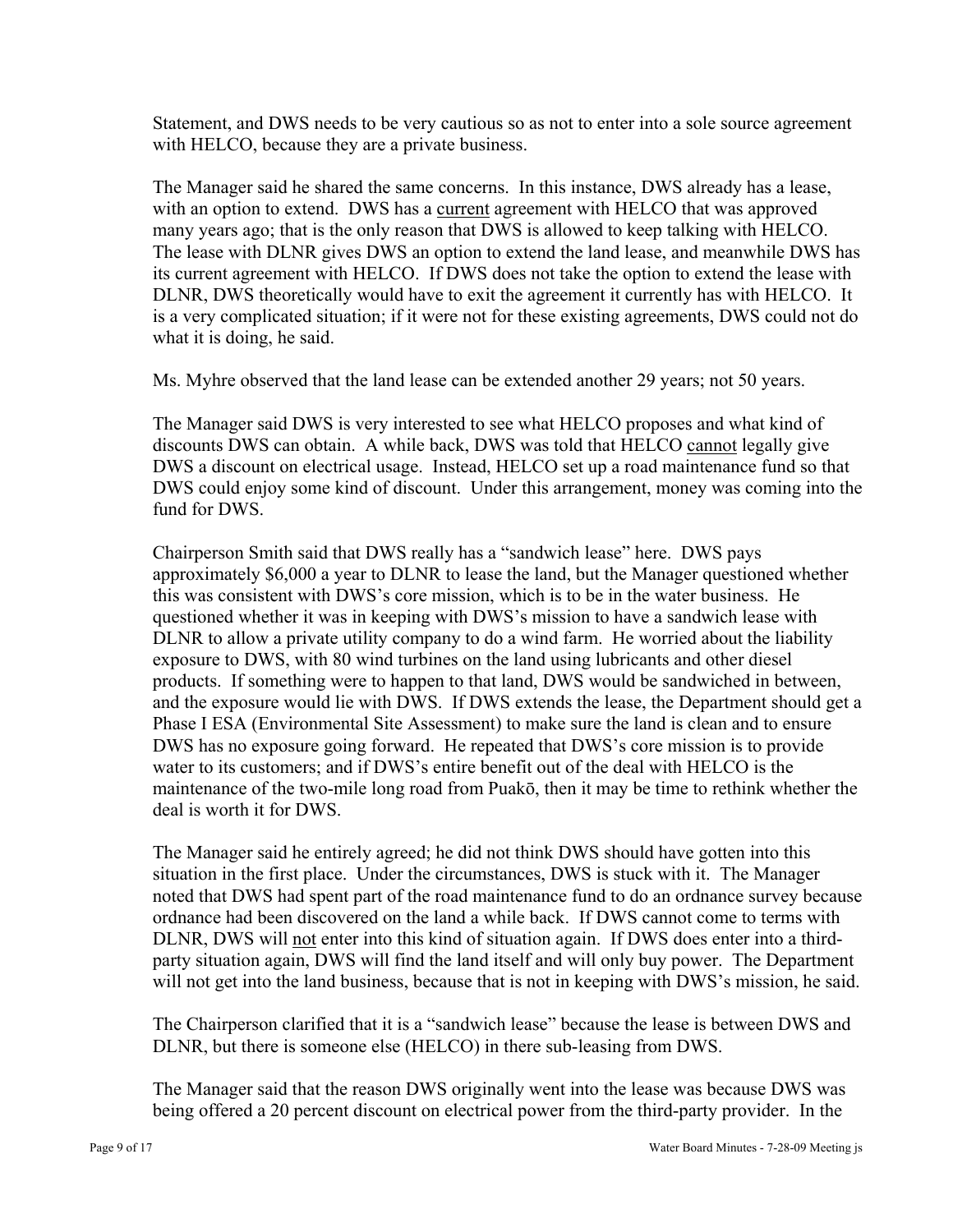beginning, HELCO was not there, and the intent was for the third party to maintain and operate the wind farm.

Vice-Chairperson Mukai asked whose responsibility is it to clean up the land, if DWS does not renew the lease.

The Manager said that the agreement with HELCO specifies that part of the transmission, switch boxes and gear remain DWS's, while the actual hardware may go back to HELCO. In short, it is a messy situation, he noted. If DWS renews the lease, it would make sure through negotiations that the terms with HELCO are attractive to the Department. He noted that currently DWS is getting no discount on power from HELCO. DWS wants to make sure it gets a benefit from HELCO, but if not, DWS will not take the option to renew the DLNR lease. However, DWS will still be stuck with its agreement with HELCO, so in such a case DWS will want to find a way to exit the agreement with HELCO without incurring a penalty. The entire situation is far more complicated than what is shown on the flow chart from Ms. Myhre, he concluded. DWS is not in the power business, he said.

### B. **DEDICATION OF WATER SYSTEMS**:

The Department received the following documents for action by the Water Board. The water systems have been constructed in accordance with the Department's standards and are in acceptable condition for dedication.

Ms. Garson said that the Board should take the two dedications separately.

### **1. FIRST AMENDMENT TO LICENSE EASEMENT NO. 722:**

Subdivision Application No. 2004-0217B Lālāmilo Housing Phase I East Subdivision TMK: (3) 6-6-004:012 EWO NO.: 2007-005 (East) Owner/Licensor: State of Hawai`i, Department of Hawaiian Home Lands No. of Lots: 18 Zoning: RS-10 Final Inspection Date: *(TBA)* Facilities Charge: \$73,440.00 Date Paid: 7/15/09 Water System Cost: *(TBA)*

The Manager recommended that the Water Board accept these documents subject to the approval of the Corporation Counsel and that either the Chairman or the Vice-Chairman be authorized to sign the documents.

MOTION: Mr. Mukai moved to approve; seconded by Mr. Kuailani.

Mr. Okamoto said the Board should defer this item, because the project is not yet completed; the final inspection date and total water system cost are to be announced.

Mr. Mukai then rescinded his Motion to approve; Mr. Kuailani rescinded his second.

ACTION: Mr. Kuailani moved to defer; seconded by Mr. Taniguchi, and carried unanimously by voice vote.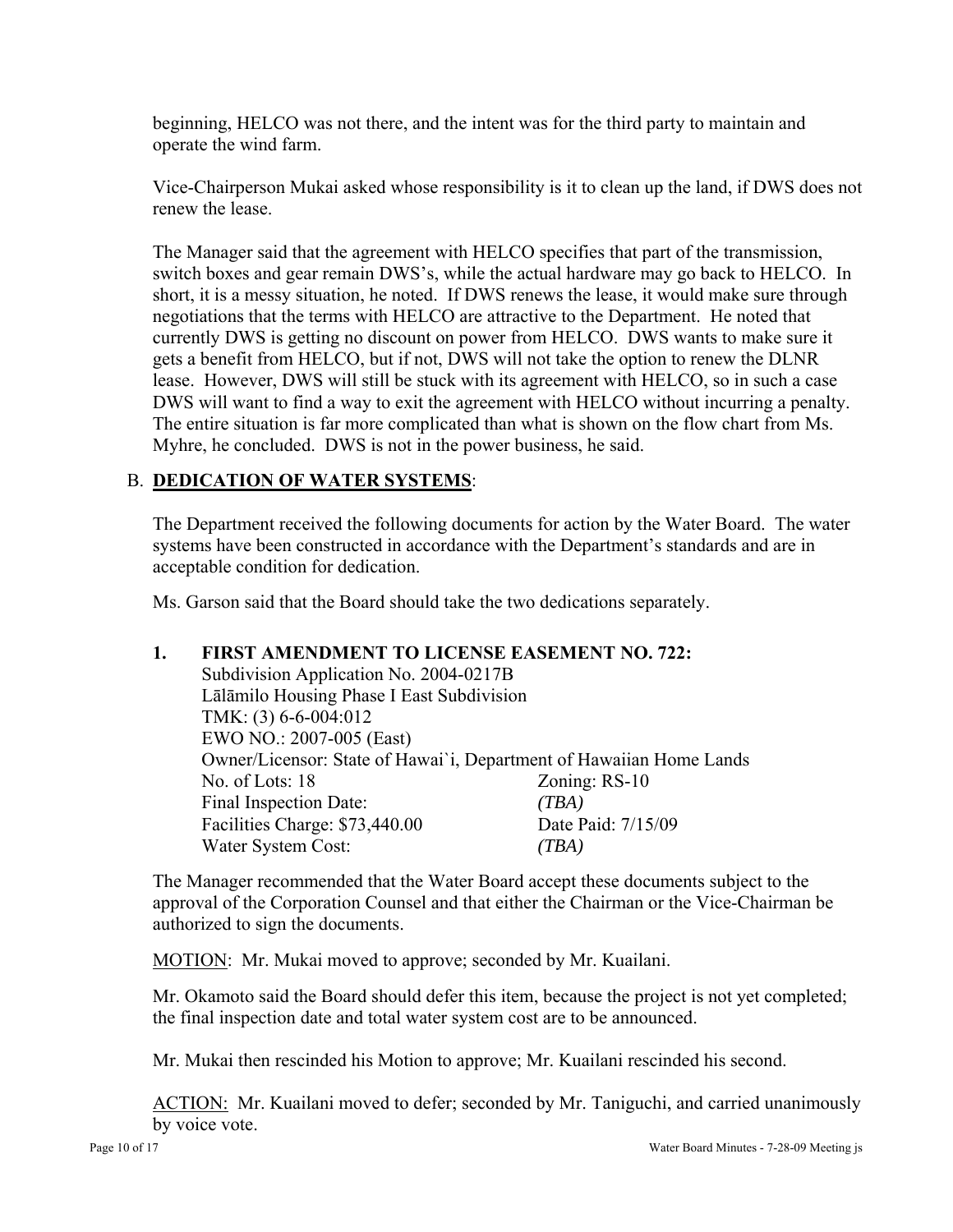### **2. GRANT OF EASEMENT AND BILL OF SALE**

Subdivision Application No. 03-000148 Grantor: Ki'ilae Farms Subdivision TMK: (3) 8-5-006:020, 027, 031 & 032 and 8-5-007:009, 014, 020 & 021 E.W.O. 2008-012 Lots: 50 and 5 Road Lots Zoning: A-5a Final Inspection Date: *(TBA)* Facilities Charge: \$341,900.00 Paid: 6/08/2007 Water System Cost: (*TBA)*

The Manager recommended that the Water Board accept these documents subject to the approval of the Corporation Counsel and that either the Chairman or the Vice-Chairman be authorized to sign the documents.

MOTION: Mr. Mukai moved to approve; seconded by Mr. Kuailani.

The Manager offered additional information on this project which was completed yesterday (July 27, 2009). The final inspection date was on July 27, 2009 and the water system cost is \$1,278,913.32.

ACTION: Motion carried unanimously by voice vote.

### C. **MONTHLY PROGRESS REPORT:**

No discussion.

### D. **REVIEW OF MONTHLY FINANCIAL STATEMENTS**:

Mr. Sumada responded to a question the Board had asked at the June 30, 2009 Water Board meeting regarding Work in Progress. He explained that the general ledger number is a lot higher because it includes \$11 million in projects by Operations (not CIP); these are projects different from Engineering. The general ledger list also includes \$27 million in construction projects that DWS will be closing, he noted. Those were the big differences between the general ledger list and the Engineering list, he said.

Mr. Taniguchi asked if, for 2010, the Department was projecting the same on the Power Purchase. He asked if it was break-even for the income and expenses.

The Manager confirmed this, and reported that he and Mr. Sumada had taken another look at the Power Cost and found that it had remained the same, at \$1.83. Therefore, the Department decided that there was no justification to come back to the Board to adjust the Power Cost this time around. He said that whenever there was a difference, the Manager would come before the Board to ensure that the Department stays current.

Chairperson Smith asked at what threshold the Department would want to initiate a change.

The Manager said that he and Mr. Sumada were looking at a change of around 5 cents.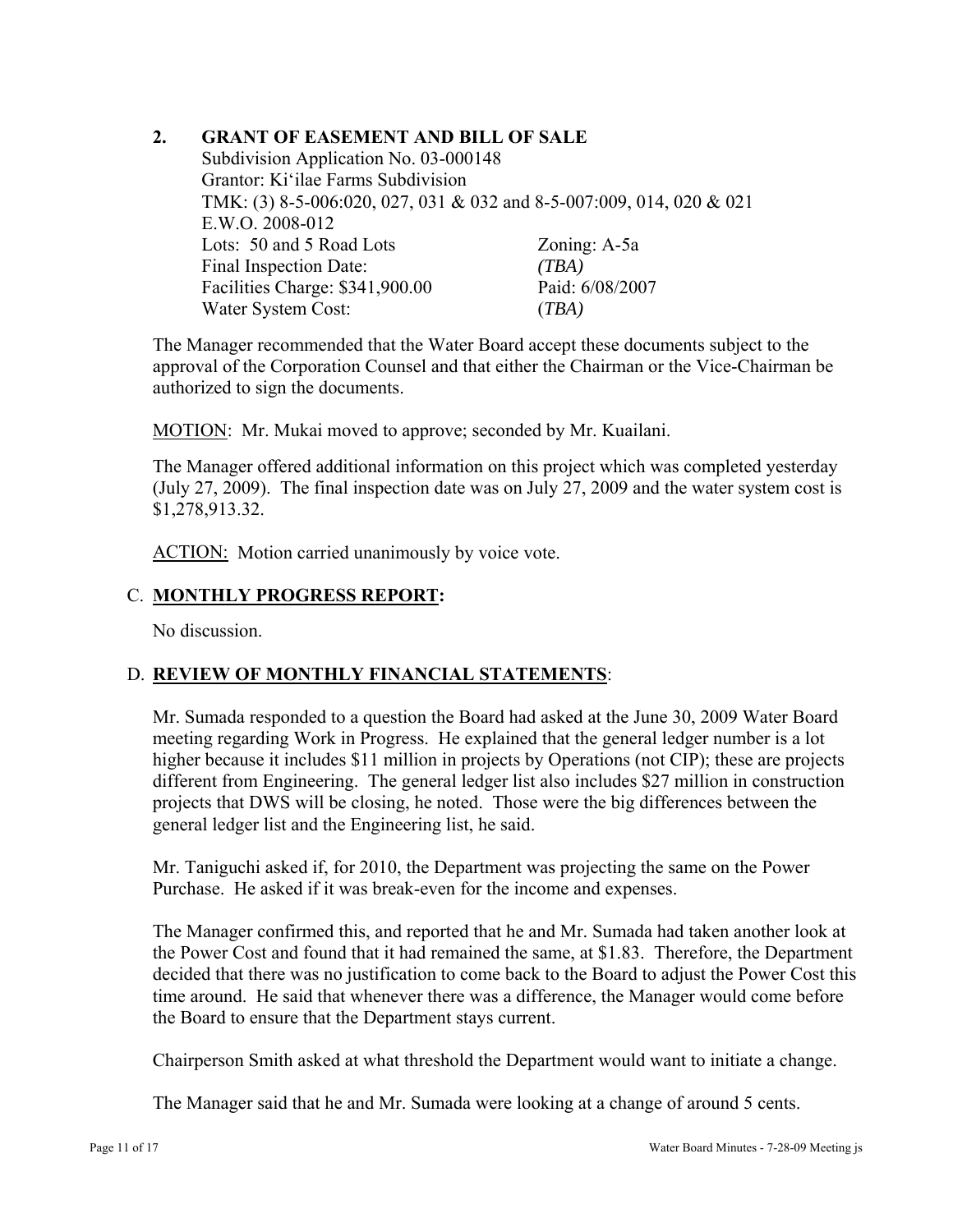Vice-Chairperson Mukai said he would feel more comfortable if a policy were in writing to put the threshold as a percentage -- versus 5 cents.

The Manager suggested that it might be better to report to the Board exactly what the Power Cost is every month, and let the Board decide what to do. He noted that the only problem with that would be the timing of the Public Hearing, which is stipulated by statute.

Chairperson Smith agreed that the Department should report the number to the Board so that the Board can make a decision on whether to change the Power Cost or leave it as it is. He asked that Mr. Sumada put the number into the Monthly Financial Statements every month, so that the Board can decide on whether to authorize the Department to go ahead with the Public Hearing process. In that way, the burden will be on the Board, and not on the Department, he said.

The Manager confirmed that Mr. Sumada will report the Power Cost number to the Board every month.

### E. **WATER RATE STUDY:**

No discussion.

### F. **MANAGER'S REPORT**:

The Manager provided an update on the following:

- 1) Update on use agreement on KIC wells: Ms. Garson reported that Kamehameha Investment's attorney, Steve Lim, had contacted her with a proposal. The Manager said that Mr. Lim is supposed to send DWS documents, but so far KIC has not talked with DWS on the specifics of the proposal.
- 2) Palani Road Transmission Project: This was to be covered following Item 7 (H).
- 3) Kona Water Round Table: About 80 people attended, including Chairperson Smith. The topic was injection wells. The Manager noted that unfortunately toward the end of the session, the discussion veered off the main topic, to the problems with *sewer*  injection. The organizers of the session agreed that the Water Round Table should stick to the subject of water, and not wander into areas outside of everyone's purview of expertise. Chairperson Smith commended the Round Table as being a good forum for learning, where rational, scientific information is offered. The Manager thanked Ms. Aton for helping organize the forum, which will take place every three months. Ms. Aton thanked Palamanui for sponsoring the July Round Table, and noted that Lanihau Properties will sponsor the next one. (Date and venue to be announced.)
- 4) Sustainability/Energy/Green Team update: Ms. Myhre showed a chart on how the Green Team and the Mayor's Energy Initiative "cross-pollinate." Ms. Myhre, who belongs to both the Green Team and the Mayor's Energy Advisory Commission, noted that the first meeting of the Advisory Commission takes place on Friday, July 31 at 10:00 a.m. at the Office of Aging. She reported that the newly-hired Energy Coordinator for the County will run the meeting. Ms. Myhre is a liaison between the Green Team and the Commission. She is currently preparing a summary of DWS's vehicle fleet fuel use during the past fiscal year, which will provide statistics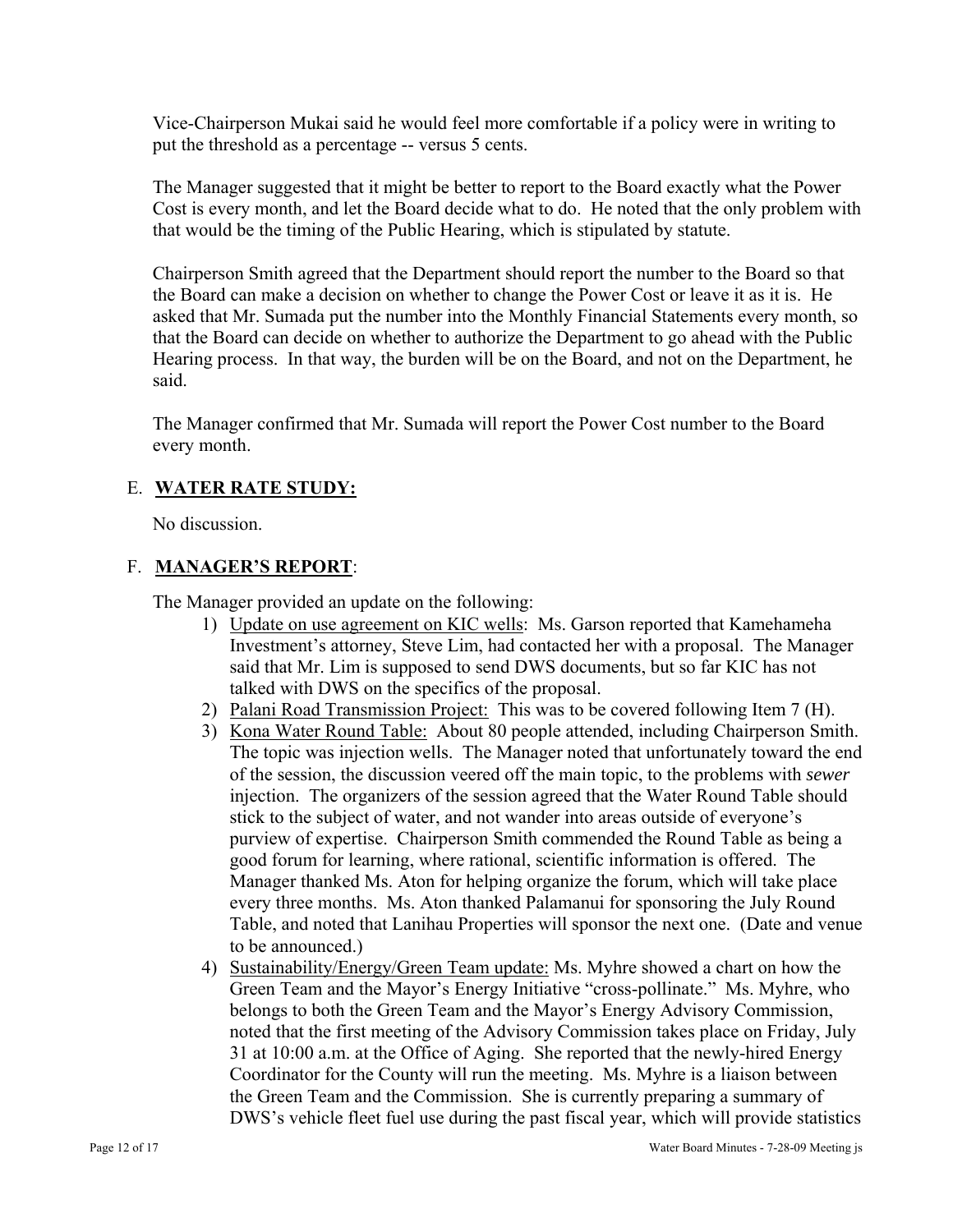on all of the districts. Chairperson Smith asked if the Green Team and the Commission planned to present measurable findings. Ms. Myhre said the Green Team was preparing a report card on its many activities, including recycling and transit.

5) Employee of the Quarter presentation: The Manager commended the honoree, Ms. Helen Cortez-Baptista, Meter Reader II in Kohala District, for her sunny personality and helpful attitude, along with her legendary cooking. Her supervisor Mr. Yamamoto introduced Ms. Cortez-Baptista, her husband Ernest and son Cody. Mr. Yamamoto then read hearty endorsements written by her co-workers at Waimea Baseyard, including one that compared her to a "star shining bright for DWS." Ms. Cortez-Baptista, who has been with DWS for 13 years, shows dedication and leadership at work, as well as devotion to community activities including the Boy Scouts and Honoka'a High School's Robotics Team. The crowning touch came when Mr. Yamamoto likened Ms. Cortez-Baptista to a many-faceted diamond. Ms. Cortez-Baptista modestly credited the good leadership at Waimea Baseyard for creating a happy working environment.

Following the presentation, Chairperson Smith asked for an update on the Kawailani Reservoir issue.

Ms. Garson asked to put the topic on the Agenda for the August 25 Water Board Meeting as an Executive Session.

Chairperson Smith asked that an update on the matter be included in the Agenda as a regular item.

Vice-Chairperson Mukai asked for an update on the HWWA '09 Conference in October in Keauhou.

The Manager said DWS had sent out the Save the Date notice, and the Department is currently finalizing the Agenda, the speakers, food, registration packets, etc.

Chairperson Smith noted that he had emailed the Manager to ask whether Board Members' participation would be covered by the budget.

The Manager said that it was the Chairperson's prerogative to decide who among the Board would be covered.

Chairperson Smith said that because DWS was hosting the conference this year, it was important that all of the Water Board be invited to represent the County and DWS, if the budget can support it.

The Manager said that DWS would invite the entire Board, and send information on per diems according to district.

# G. **CHAIRPERSON'S REPORT**:

Chairperson Smith had no report.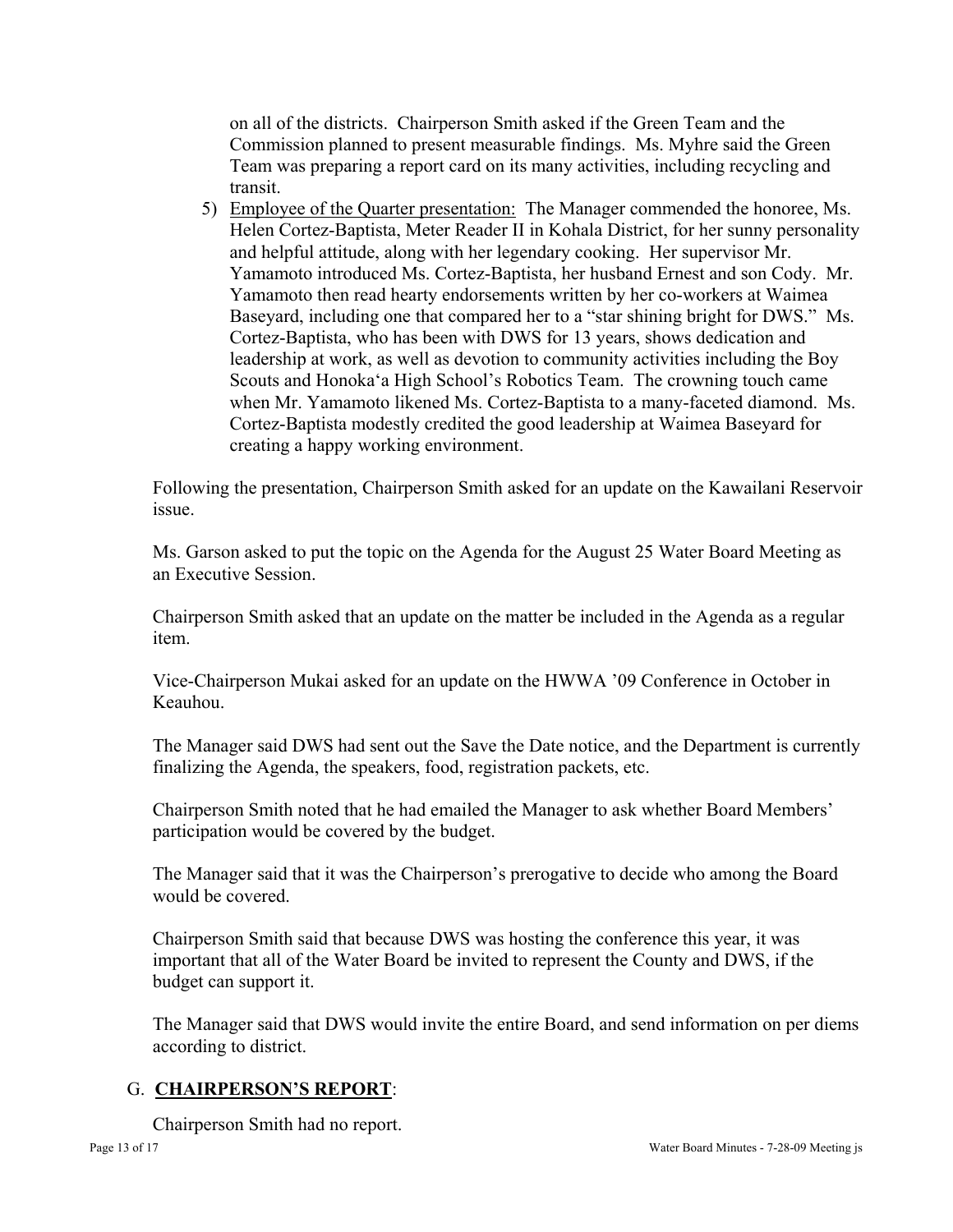# H. **REFERRALS FOR EXECUTIVE SESSION: WATER BOARD OF THE COUNTY OF HAWAI`I v. MARK G. JERNIGAN, ET AL.***, CIV. NO. 09-1-155K* **(CIRCUIT COURT OF THE THIRD CIRCUIT STATE OF HAWAI`I)**

The Water Board had anticipated convening an executive meeting regarding the foregoing matter, pursuant to Section 92-5(a)(4), for the purpose of consulting with Water Board's attorney on questions and issues pertaining to the Board's powers, duties, privileges, immunities, and liabilities and/or 92-5(a)(3) to deliberate concerning the authority of persons to negotiate the acquisition of public property, or during the conduct of such negotiations.

Ahead of Item 7 (H), below, Ms. Garson said the Chairperson should seek a Motion to go to Executive Session.

MOTION: Mr. Mukai so moved; seconded by Mr. Taniguchi, and carried unanimously by voice vote.

At this point, Chairperson Smith called a five-minute recess at 11:23 a.m., during which the room was cleared of all but the Board, the Manager and the Secretary.

The Executive Session began at 11:29 a.m., and ended at 11:53 a.m.

Chairperson Smith entertained a Motion to approve the recommendation as discussed in Executive Session.

MOTION: Mr. Meierdiercks so moved; seconded by Mr. Kuailani, and carried unanimously by voice vote.

### 6. (C) **JOB NO. 2003-823, CONSTRUCTION OF PALANI ROAD TRANSMISSION WATERLINE MĀMALAHOA HIGHWAY TO PALANI NO. 2 RESERVOIR:**

(Moved earlier to follow Item 7 (H).

Bids were opened on July 23, 2009, at 2:00 p.m.; and following are the bid results:

| <b>Bidder</b>                                     | Amount            |
|---------------------------------------------------|-------------------|
| CTS Earthmoving, Inc. (Lowest responsible bidder) | $$11,325,033.80*$ |
| Goodfellow Bros., Inc.                            | \$11,436,090.00   |
| Isemoto Contracting Co., Ltd.                     | \$13,142,650.00   |
| Jas W. Glover, Ltd.                               | \$16,860,100.00   |
| Ledcor Construction Hawai'i, LLC                  | Non-responsive    |

\*As corrected.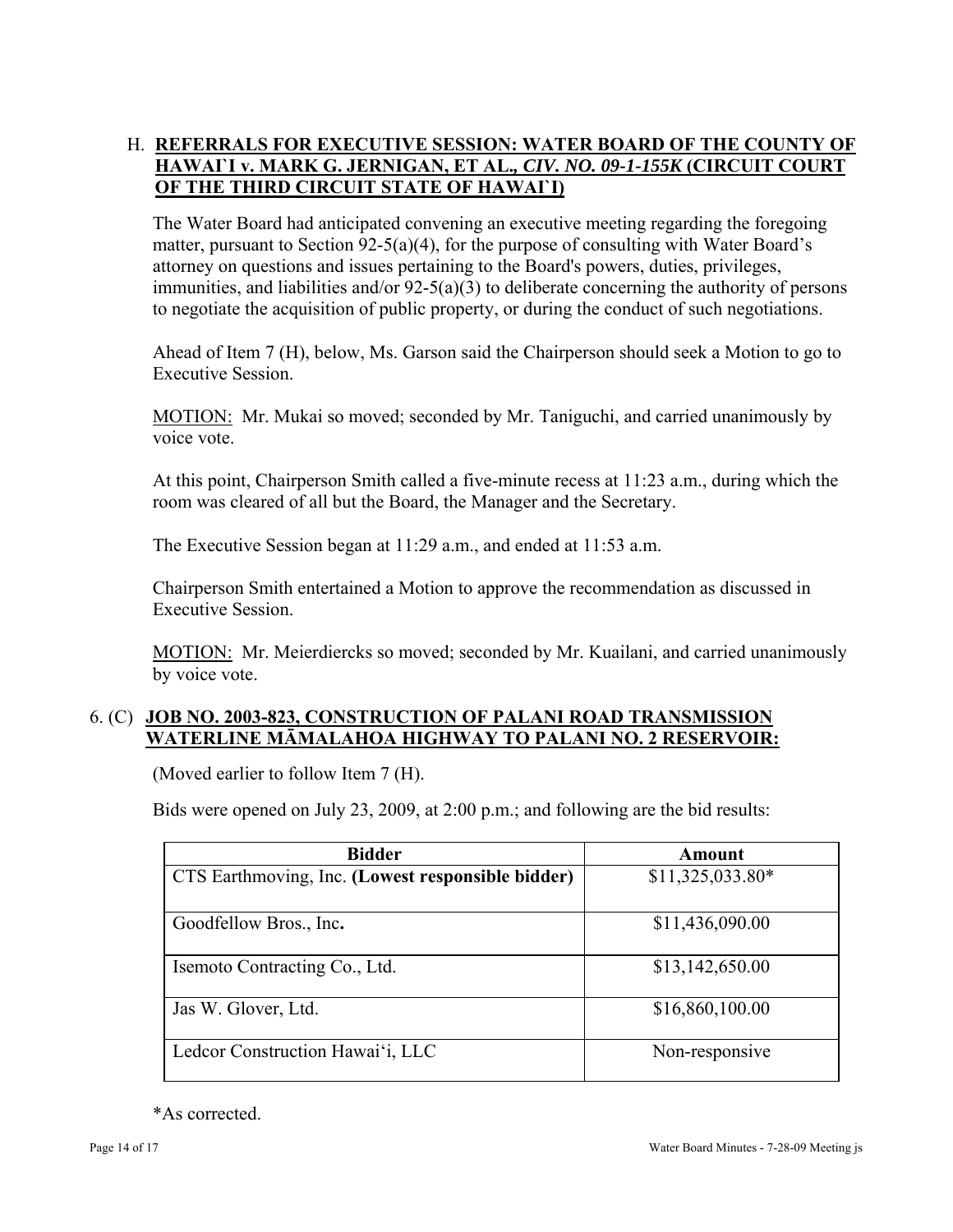Project Scope: This project involves furnishing and installing one 2.0 MG and one 1.0 MG concrete reservoir; two pressure reducing valve stations; three inlet control stations; 24", 20" and 16" transmission water lines; paved access roads; electrical system and equipment; drainage; fencing and required site work.

Project Cost:

| 1) Low Bidder (CTS Earthmoving, Inc.) | \$11,325,033.80 |
|---------------------------------------|-----------------|
| 2) Construction Contingency (8.83%)   | 1,000,000.00    |
| <b>Total Construction Cost</b>        | \$12,325,033.80 |

Funding for this project will be from a previous participation with the County in a General Obligation Bond issue.

Contractor will have 700 calendar days to complete this project.

The Engineering estimate was \$15,700,000.00.

The Manager recommended that the Water Board award the contract for JOB NO. 2003-823, CONSTRUCTION OF PALANI ROAD TRANSMISSION WATERLINE MĀMALAHOA HIGHWAY TO PALANI NO. 2 RESERVOIR to CTS Earthmoving, Inc. for their bid amount of \$11,325,033.80 plus \$1,000,000.00 for construction contingency for a total contract amount of \$12,325,033.80. It is also recommended that the Water Board authorize either the Chairperson or the Vice-Chairperson to sign the contract, subject to review as to form and legality of the contract by Corporation Counsel.

Ms. Garson requested that the recommendation be amended to include add that: "award of the contract be contingent upon the Department of Water Supply acquiring the right to cross the Jernigans' property."

Chairperson Smith entertained a Motion to approve the amended recommendation.

MOTION: Mr. Mukai moved to approve as recommended by Corporation Counsel; seconded by Mr. Kuailani, and carried unanimously by voice vote.

Chairperson Smith asked how long the bidder is required by statute to honor the bid.

The Manager replied that it was 60 days, subject to the bidder's agreement with DWS to extend.

Ms. Garson confirmed this, saying that the bidder is only obligated to hold his price for 60 days.

The Manager noted past precedents where bidders held their prices longer than 60 days, at DWS's request. He said that in this case there was one non-responsive bidder, who did not submit certain documentation required by the bid documents. The Manager also explained the asterisk next to the words "as corrected" in the bid results. Initially, the raw bid results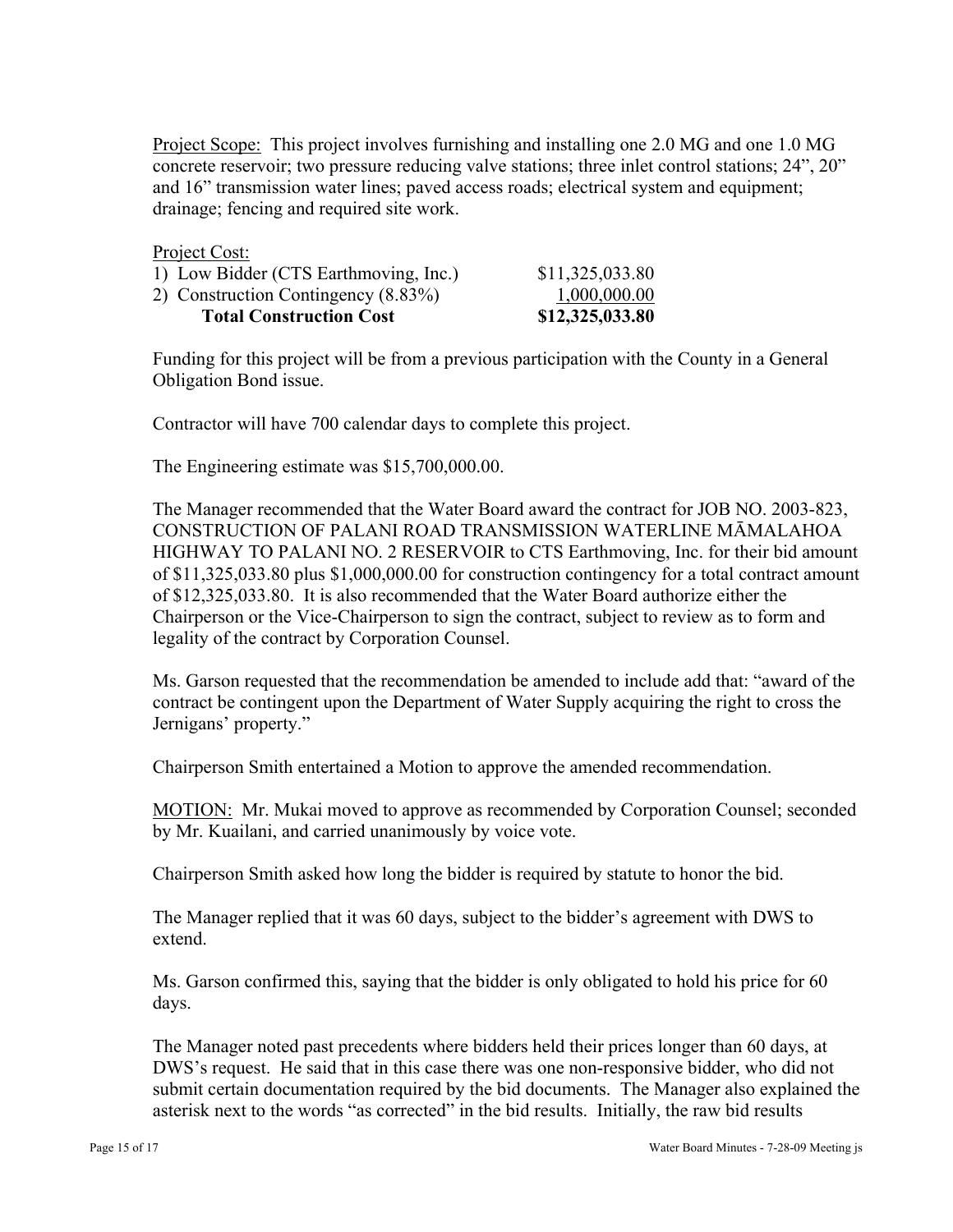showed CTS Earthmoving, Inc. as the third lowest bidder, but after DWS staff did the math throughout the proposal, they found that there were errors, and CTS Earthmoving, Inc. emerged the lowest bidder. Therefore, the Department is now recommending that the Water Board awards to CTS Earthmoving, Inc., as amended by legal counsel. The Department is proposing a roughly 8.83 percent contingency, at \$1,000,000.00. The Manager believed that because of the size and magnitude of this project, that contingency is justified. He noted that the Department has been working on this project for three or four years. The project, he said, would greatly improve the situation in Kona by allowing DWS to bring mauka water through a transmission system down makai. The project would allow DWS to cut back on pumping from Kahalu'u Shaft, and as a result the water quality would improve, especially along Ali'i Drive.

Chairperson Smith ascertained that this project just crosses Palani Road, and does not run parallel to Palani Road.

The Manager confirmed this, saying that the project stays away from Palani Road because of traffic congestion.

Chairperson Smith said the only impact on Palani Road would be construction traffic and when the project crosses the highway. He confirmed that there was no need for the Water Board to set a time limit on its contingent approval of the award because the award is based on when Corporation Counsel can resolve the easement issue with the Jernigans.

The Manager believed the only issue would be whether the contractor would be willing to hold his price longer than the required 60 days.

Chairperson Smith said that with the next lowest bidder, Goodfellow Bros., Inc., only \$10,000 off, it was likely that CTS Earthmoving, Inc. would be willing to hold his price for a while. Regarding the correction of CTS's bid, he confirmed that their bottom line was off, but when DWS went back and checked their math, DWS made the corrections and CTS Earthmoving, Inc. turned out to be the low bidder.

The Manager confirmed this, saying that Mr. Okamoto has the documentation on hand, as well as on file.

Chairperson Smith just wanted to make sure, in case a protest arises. He observed that Ledcor Construction Hawai'i, LLC, the non-responsive bidder, was supposed to submit documents but failed to do so. Therefore, their bid had to be thrown out.

The Manager said that Ledcor's bid packet was much thinner than the bid packets of the rest of the bidders.

Chairperson Smith noted that Ledcor, which does work in Kona, should know the rules.

The Manager said that the bid documents were very clear on what was required; there was no question about what bidders should have had.